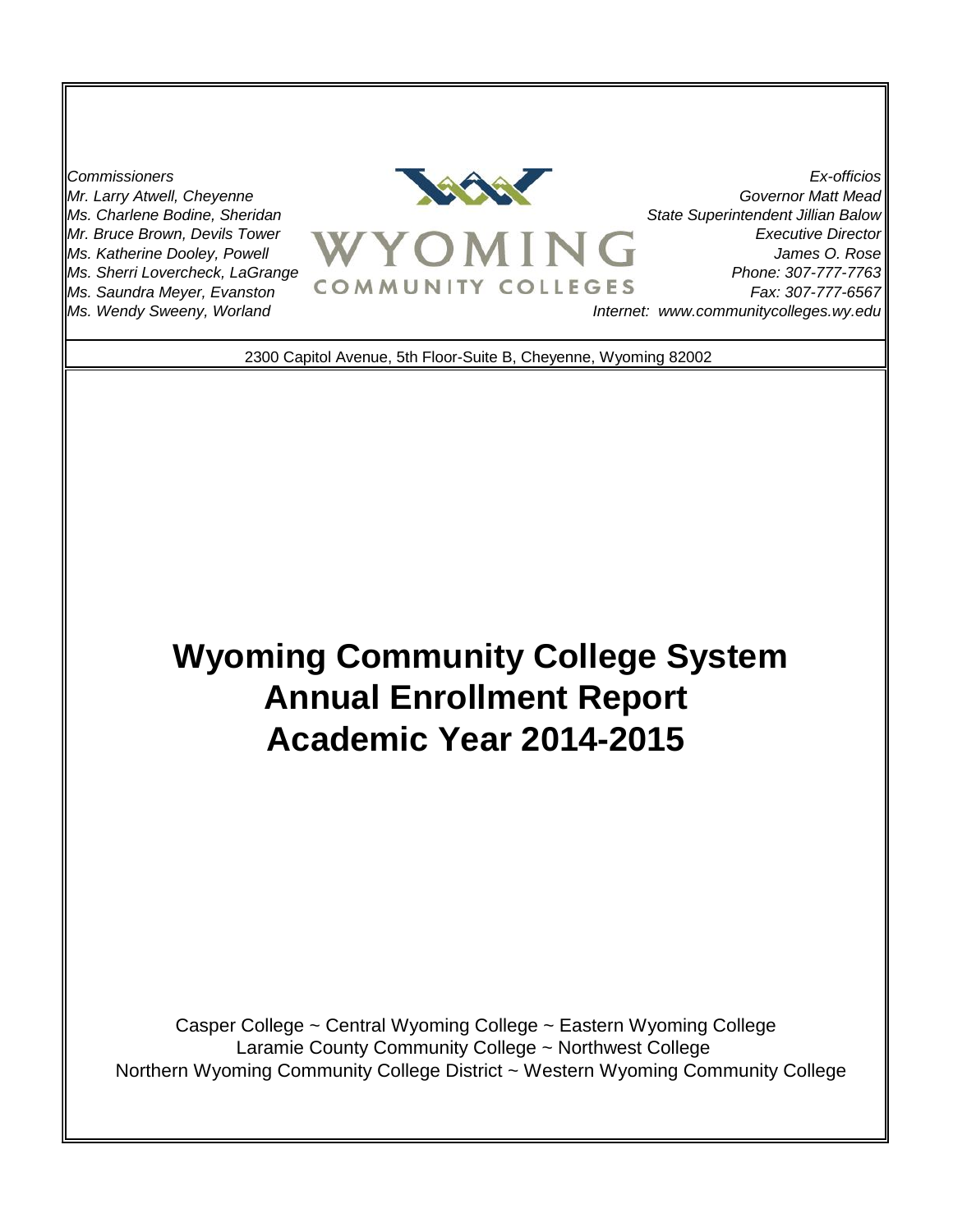# **Wyoming Community College System 2014-2015 Annual Enrollment Report Introduction**

This report provides an annual look at the summer 2014, fall 2014 and spring 2015 terms' enrollment in categories such as enrollment status, location and demographics of the community college student population. The content and format of this report have been developed through a collaborative effort between the Wyoming Community College Commission (WCCC) and the Institutional Research Council members representing the seven community colleges. Most of the tables relay data that have been tracked by both of the aforementioned entities for over 14 years.

Pertinent information to keep in mind while reading this report include the following:

- The annualized totals are calculated by the nationally recognized method of adding the summer, spring and fall semesters together and then dividing the total in half.

- Student headcount in this report includes students who are enrolled for a letter grade, pass/fail designation, as well as those who are auditing a course.

- Full-time designation is achieved by being enrolled in a minimum of twelve (12) credit hours in one semester.

 - "Full-time equivalency means the number of approved academic or vocational-technical credit hours for each class for which students are enrolled divided by twelve (12)". W.S. 21-18-102 (a)(xii).

 - "Duplicated headcount" means that within a survey or polling exercise of numerous programs and/or courses, a student may be counted more than once. WCCC Rules -2013

 - "Unduplicated headcount" means that within a survey or polling exercise of numerous programs and/or courses, a student shall be counted only once. WCCC Rules -2013

For additional discussion regarding this report, please refer to the WCCC meeting minutes dated October 20, 2015 located on the Commission's website: http://communitycolleges.wy.edu/commissionmeetings.aspx.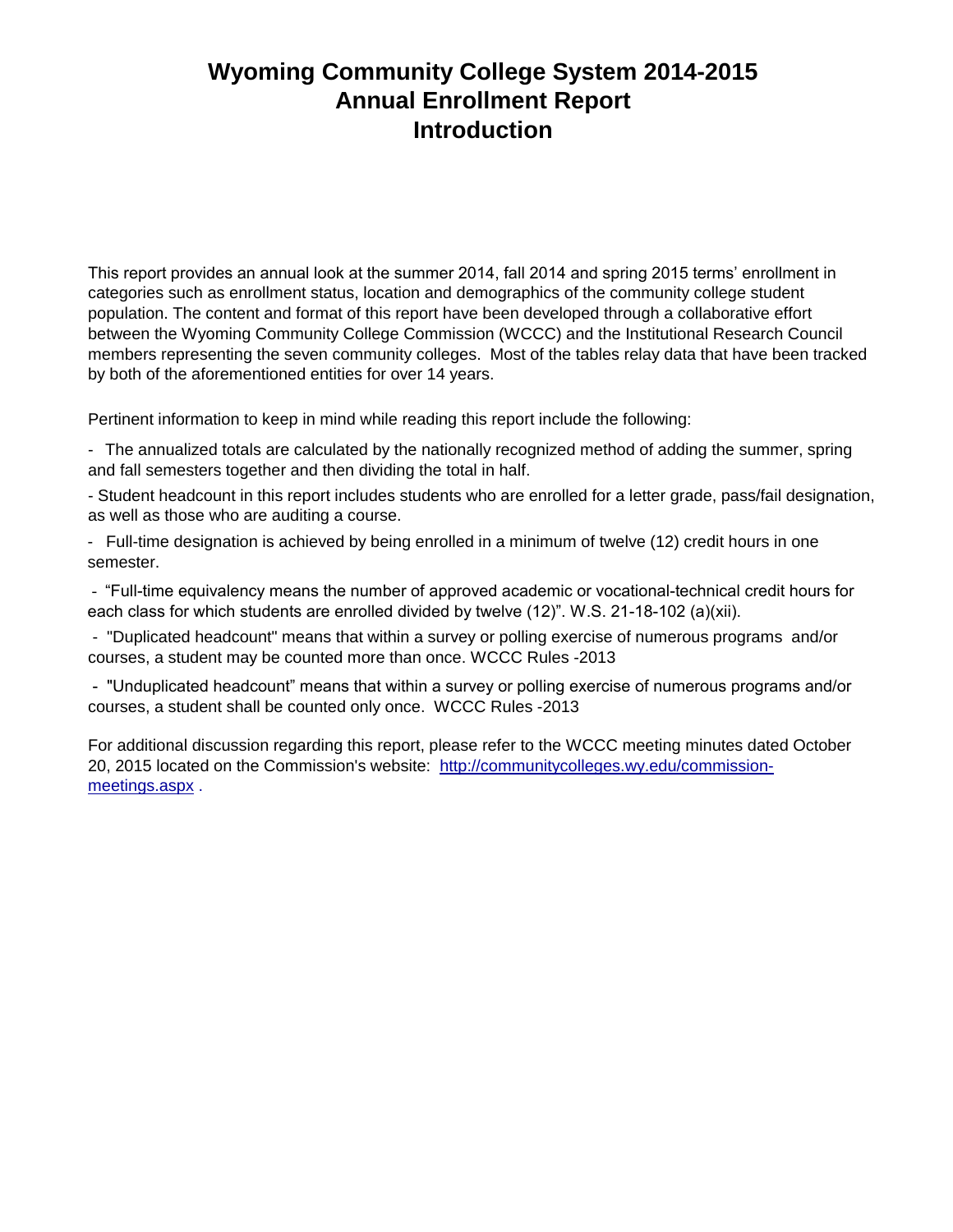#### Table 1a

| <b>IWYOMING COMMUNITY COLLEGE SYSTEM</b>     |        |        |                  |                                                                                                         |        |         |                  |         |               |         |         |         | *Credit Headcount |
|----------------------------------------------|--------|--------|------------------|---------------------------------------------------------------------------------------------------------|--------|---------|------------------|---------|---------------|---------|---------|---------|-------------------|
|                                              |        |        | <b>Full-Time</b> |                                                                                                         |        |         | <b>Part-Time</b> |         |               |         | Total   |         |                   |
| College                                      | Summer | Fall   | Spring           | Annual                                                                                                  | Summer | Fall    | Spring           | Annual  | <b>Summer</b> | Fall    | Spring  | Annual  | Percent           |
| Casper                                       | 10.0   | 1706.0 | 1466.0           | 1591.0                                                                                                  | 1122.0 | 2291.0  | 2169.0           | 2791.0  | 1132.0        | 3997.0  | 3635.0  | 4382.0  | 17.54%            |
| Central                                      | 31.0   | 746.0  | 550.0            | 663.5                                                                                                   | 488.0  | 1424.0  | 1291.0           | 1601.5  | 519.0         | 2170.0  | 1841.0  | 2265.0  | 9.07%             |
| Eastern                                      | 9.0    | 661.0  | 516.0            | 593.0                                                                                                   | 392.0  | 1185.0  | 1213.0           | 1395.0  | 401.0         | 1846.0  | 1729.0  | 1988.0  | 7.96%             |
| LCCC                                         | 66.0   | 1815.0 | 1682.0           | 1781.5                                                                                                  | 1458.0 | 2679.0  | 2822.0           | 3479.5  | 1524.0        | 4494.0  | 4504.0  | 5261.0  | 21.06%            |
| Northwest                                    | 11.0   | 1022.0 | 921.0            | 977.0                                                                                                   | 443.0  | 697.0   | 880.0            | 1010.0  | 454.0         | 1719.0  | 1801.0  | 1987.0  | 7.95%             |
| <b>NWCCD</b>                                 | 10.0   | 1399.0 | 1116.0           | 1262.5                                                                                                  | 1335.0 | 3031.0  | 2926.0           | 3646.0  | 1345.0        | 4430.0  | 4042.0  | 4908.5  | 19.65%            |
| Western                                      | 14.0   | 1135.0 | 1008.0           | 1078.5                                                                                                  | 1141.0 | 2419.0  | 2661.0           | 3110.5  | 1155.0        | 3554.0  | 3669.0  | 4189.0  | 16.77%            |
| Total                                        | 151.0  | 8484.0 | 7259.0           | 7947.0                                                                                                  | 6379.0 | 13726.0 | 13962.0          | 17033.5 | 6530.0        | 22210.0 | 21221.0 | 24980.5 |                   |
| Percent                                      |        |        |                  | 31.81%                                                                                                  |        |         |                  | 68.19%  |               |         |         |         | 100.00%           |
|                                              |        |        |                  | *These counts include on-campus, distance education, auditing, compressed video and telecourse students |        |         |                  |         |               |         |         |         |                   |
| Source: Wyoming Community College Commission |        |        |                  |                                                                                                         |        |         |                  |         |               |         |         | Date:   | 2015/07/08        |

# Table 1b

|              |        |         | <b>Full-Time</b> |        | <b>Part-Time</b> |        |        |        |               |         | Total   |         |         |
|--------------|--------|---------|------------------|--------|------------------|--------|--------|--------|---------------|---------|---------|---------|---------|
| College      | Summer | Fall    | Spring           | Annual | Summer           | Fall   | Spring | Annual | <b>Summer</b> | Fall    | Spring  | Annual  | Percent |
| Casper       | 10.7   | 2120.7  | 1858.2           | 1994.8 | 414.5            | 997.3  | 952.7  | 1182.2 | 425.1         | 3118.0  | 2810.9  | 3177.0  | 19.86%  |
| Central      | 35.3   | 954.4   | 698.9            | 844.3  | 188.5            | 584.0  | 450.1  | 611.3  | 223.7         | 1538.5  | 1149.0  | 1455.6  | 9.10%   |
| Eastern      | 9.1    | 866.7   | 676.9            | 776.3  | 97.9             | 457.3  | 424.0  | 489.6  | 107.0         | 1324.0  | 1100.9  | 1266.0  | 7.92%   |
| LCCC         | 74.4   | 2158.2  | 2032.1           | 2132.3 | 560.9            | 1133.5 | 1184.3 | 1439.4 | 635.3         | 3291.7  | 3216.4  | 3571.7  | 22.33%  |
| Northwest    | 11.1   | 1339.8  | 1216.5           | 1283.7 | 130.4            | 265.0  | 316.7  | 356.0  | 141.5         | 1604.8  | 1533.2  | 1639.7  | 10.25%  |
| <b>NWCCD</b> | 10.8   | 1716.0  | 1380.8           | 1553.8 | 264.7            | 934.4  | 723.5  | 961.3  | 275.5         | 2650.4  | 2104.3  | 2515.1  | 15.73%  |
| Western      | 16.1   | 1502.0  | 1294.4           | 1406.2 | 297.8            | 799.5  | 827.2  | 962.2  | 313.9         | 2301.5  | 2121.6  | 2368.5  | 14.81%  |
| Total        | 167.4  | 10657.8 | 9157.8           | 9991.5 | 1954.6           | 5171.0 | 4878.4 | 6002.0 | 2122.0        | 15828.7 | 14036.2 | 15993.5 |         |
| Percent      |        |         |                  | 62.47% |                  |        |        | 37.53% |               |         |         |         | 100.00% |

\* FTE values may not be equal to table 5, 7b, 8 & 10 due to rounding in the enrollment program

Source: Wyoming Community College Commission Date: 2015/07/08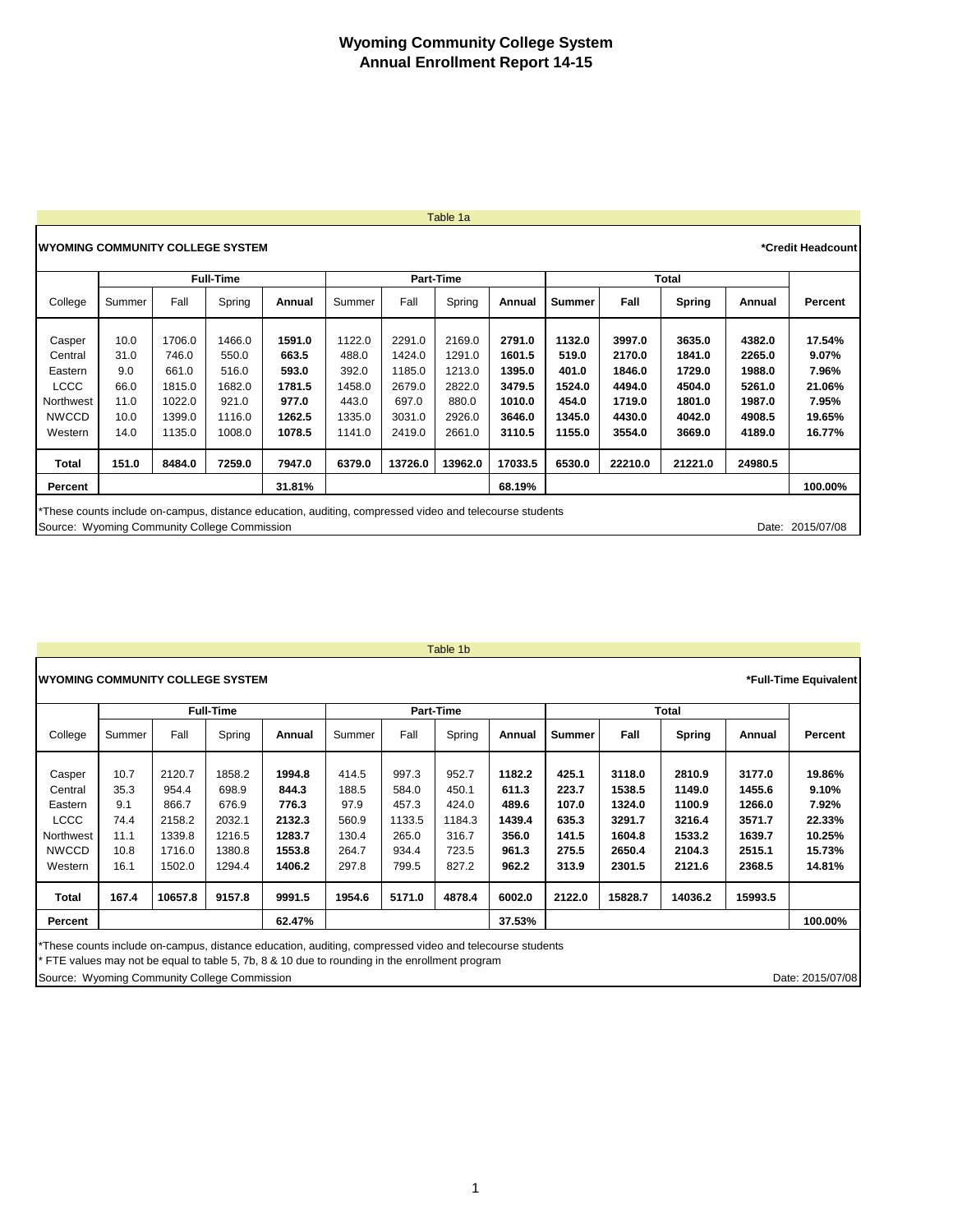#### Table 2

|                                                                                                                           | IWYOMING COMMUNITY COLLEGE SYSTEM<br>Credit Headcount* By Age |                                                                    |                                                             |                                                             |                                                           |                                                             |                                                           |                                                          |                                                |                                                                    |  |  |
|---------------------------------------------------------------------------------------------------------------------------|---------------------------------------------------------------|--------------------------------------------------------------------|-------------------------------------------------------------|-------------------------------------------------------------|-----------------------------------------------------------|-------------------------------------------------------------|-----------------------------------------------------------|----------------------------------------------------------|------------------------------------------------|--------------------------------------------------------------------|--|--|
| College                                                                                                                   | $<$ 17                                                        | 17-24                                                              | $25 - 29$                                                   | 30-34                                                       | 35-39                                                     | 40-49                                                       | 50-59                                                     | $\geq 60$                                                | Unknown                                        | Total                                                              |  |  |
| Casper<br>Central<br>Eastern<br><b>LCCC</b><br>Northwest<br><b>NWCCD</b><br>Western                                       | 298.5<br>175.5<br>256.5<br>198.0<br>48.0<br>362.0<br>285.5    | 2394.0<br>1077.0<br>1123.0<br>3033.0<br>1336.5<br>2290.0<br>2099.5 | 503.5<br>281.5<br>106.0<br>722.0<br>157.0<br>483.5<br>405.5 | 368.5<br>177.5<br>102.0<br>440.5<br>106.0<br>406.0<br>370.0 | 228.0<br>122.5<br>98.5<br>241.5<br>74.5<br>319.5<br>272.0 | 260.5<br>190.0<br>123.0<br>301.0<br>115.5<br>443.0<br>344.0 | 126.5<br>142.5<br>82.5<br>192.0<br>76.5<br>407.5<br>235.0 | 198.0<br>94.5<br>94.0<br>127.5<br>72.5<br>193.0<br>146.0 | 4.5<br>4.0<br>2.5<br>5.5<br>0.5<br>4.0<br>31.5 | 4382.0<br>2265.0<br>1988.0<br>5261.0<br>1987.0<br>4908.5<br>4189.0 |  |  |
| System                                                                                                                    | 1624.0                                                        | 13353.0                                                            | 2659.0                                                      | 1970.5                                                      | 1356.5                                                    | 1777.0                                                      | 1262.5                                                    | 925.5                                                    | 52.5                                           | 24980.5                                                            |  |  |
| Percent<br>المنافر والمتحاول والمستحير والمتحول والمتحول والمتحول والمتحول والمتحول والمتحول والمتحول والمستحقق والمستحقق | 6.50%                                                         | 53.45%                                                             | 10.64%                                                      | 7.89%                                                       | 5.43%                                                     | 7.11%                                                       | 5.05%                                                     | 3.70%                                                    | 0.21%                                          | 100.00%                                                            |  |  |

\*These counts include on-campus, distance education, auditing, compressed video and telecourse students

Source: Wyoming Community College Commission Date: 2015/07/08

|                                                                                                         |        |        |                  |         | Table 3      |         |        |                  |                                      |                  |
|---------------------------------------------------------------------------------------------------------|--------|--------|------------------|---------|--------------|---------|--------|------------------|--------------------------------------|------------------|
| <b>WYOMING COMMUNITY COLLEGE SYSTEM</b>                                                                 |        |        |                  |         |              |         |        |                  | Headcount* by Gender and Average Age |                  |
|                                                                                                         |        |        | Men              |         |              |         |        | Women            |                                      |                  |
| College                                                                                                 | Summer | Fall   | Spring           | Annual  | Annual %     | Summer  | Fall   | Spring           | Annual                               | Annual %         |
| Casper                                                                                                  | 391    | 1666   | 1525             | 1791.0  | 40.87%       | 741     | 2331   | 2110             | 2591.0                               | 59.13%           |
| Central                                                                                                 | 194    | 972    | 846              | 1006.0  | 44.42%       | 325     | 1198   | 995              | 1259.0                               | 55.58%           |
| Eastern                                                                                                 | 168    | 813    | 1000             | 990.5   | 49.82%       | 233     | 1033   | 729              | 997.5                                | 50.18%           |
| LCCC                                                                                                    | 613    | 1872   | 1817             | 2151.0  | 40.89%       | 911     | 2622   | 2687             | 3110.0                               | 59.11%           |
| Northwest                                                                                               | 84     | 667    | 698              | 724.5   | 36.46%       | 370     | 1052   | 1103             | 1262.5                               | 63.54%           |
| <b>NWCCD</b>                                                                                            | 824    | 2365   | 2344             | 2766.5  | 56.36%       | 521     | 2065   | 1698             | 2142.0                               | 43.64%           |
| Western                                                                                                 | 638    | 1694   | 1842             | 2087.0  | 49.82%       | 517     | 1860   | 1827             | 2102.0                               | 50.18%           |
| <b>Total</b>                                                                                            | 2912   | 10049  | 10072            | 11516.5 |              | 3618    | 12161  | 11149            | 13464.0                              |                  |
| Percent                                                                                                 |        |        |                  |         | 46.10%       |         |        |                  |                                      | 53.90%           |
|                                                                                                         |        |        | Men              |         |              |         |        | Women            |                                      |                  |
| <b>Average Age</b>                                                                                      |        | Summer | Fall             | Spring  |              | College |        | Fall             | Spring                               |                  |
|                                                                                                         |        | 28.9   | 26.4             | 28.4    | Casper       |         | 28.2   | 26.9             | 27.5                                 |                  |
|                                                                                                         |        | 30.5   | 26.9             | 31.4    |              | Central |        | 27.3             | 29.3                                 |                  |
|                                                                                                         |        | 36.2   | 24.6             | 26.2    | Eastern      |         | 30.7   | 25.3             | 26.1                                 |                  |
|                                                                                                         |        | 28.2   | 26.2             | 26.6    | LCCC         |         | 28.2   | 27.0             | 26.6                                 |                  |
|                                                                                                         |        | 25.6   | 23.5             | 25.0    | Northwest    |         | 27.8   | 26.5             | 27.8                                 |                  |
|                                                                                                         |        | 34.9   | 28.5             | 34.2    | <b>NWCCD</b> |         | 30.2   | 25.0             | 27.3                                 |                  |
|                                                                                                         |        | 32.4   | 27.9             | 29.2    | Western      |         | 29.1   | 27.2             | 27.1                                 |                  |
|                                                                                                         |        |        | <b>Full-time</b> |         |              |         |        | <b>Part-time</b> |                                      |                  |
|                                                                                                         |        | Summer | Fall             | Spring  | College      |         | Summer | Fall             | Spring                               |                  |
|                                                                                                         |        | 26.6   | 23.5             | 23.9    | Casper       |         | 28.4   | 29.1             | 30.6                                 |                  |
|                                                                                                         |        | 26.0   | 23.4             | 25.2    | Central      |         | 30.2   | 29.1             | 32.4                                 |                  |
|                                                                                                         |        | 30.4   | 21.4             | 22.3    | Eastern      |         | 33.1   | 27.1             | 27.8                                 |                  |
|                                                                                                         |        | 30.5   | 23.9             | 24.8    | LCCC         |         | 28.1   | 28.5             | 27.7                                 |                  |
|                                                                                                         |        | 36.3   | 22.0             | 22.7    | Northwest    |         | 27.2   | 30.3             | 31.0                                 |                  |
|                                                                                                         |        | 20.7   | 22.6             | 23.2    | <b>NWCCD</b> |         | 33.2   | 28.9             | 34.4                                 |                  |
|                                                                                                         |        | 23.7   | 23.5             | 23.7    | Western      |         | 31.0   | 29.5             | 29.9                                 |                  |
| *These counts include on-campus, distance education, auditing, compressed video and telecourse students |        |        |                  |         |              |         |        |                  |                                      |                  |
| Source: Wyoming Community College Commission                                                            |        |        |                  |         |              |         |        |                  |                                      | Date: 2015/07/08 |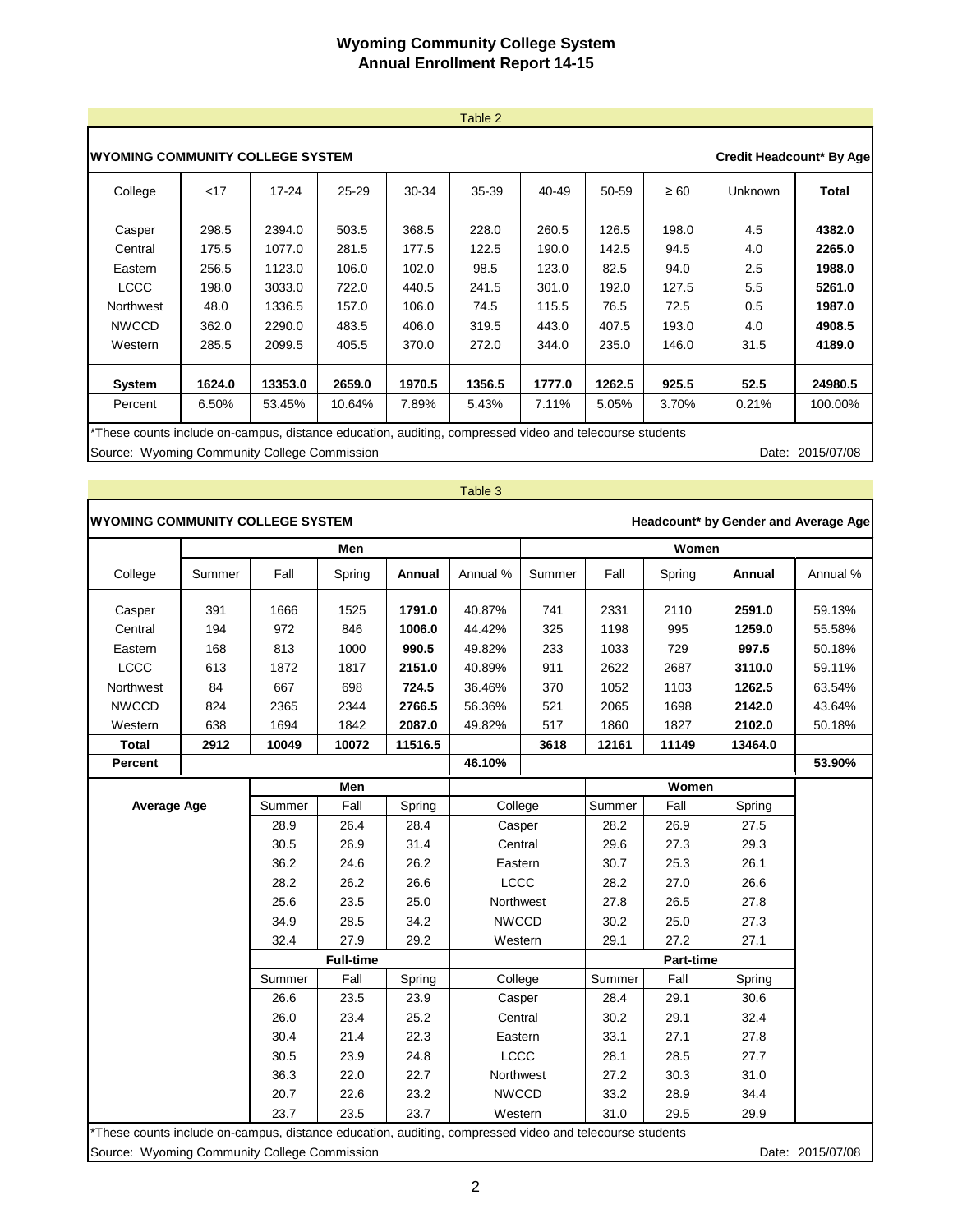Table 4

| <b>WYOMING COMMUNITY COLLEGE SYSTEM</b> |  |
|-----------------------------------------|--|
|-----------------------------------------|--|

|  | <b>Credit Headcount* by County</b> |  |  |
|--|------------------------------------|--|--|
|--|------------------------------------|--|--|

| County                | Casper | Central | Eastern | LCCC   | Northwest | <b>NWCCD</b> | Western | County<br><b>Total</b> | County<br>Percent<br>In-state<br>Enrollment | County<br>Pop.                      | Credit<br>Students as<br>% of Pop. |
|-----------------------|--------|---------|---------|--------|-----------|--------------|---------|------------------------|---------------------------------------------|-------------------------------------|------------------------------------|
| Albany                | 44.0   | 13.5    | 17.5    | 890.0  | 14.0      | 16.0         | 9.5     | 1004.5                 | 4.64%                                       | 36299.0                             | 2.77%                              |
| <b>Big Horn</b>       | 28.5   | 6.0     | 5.5     | 17.5   | 316.0     | 22.0         | 4.5     | 400.0                  | 1.85%                                       | 11668.0                             | 3.43%                              |
| Campbell              | 95.0   | 16.5    | 23.5    | 52.0   | 19.5      | 2113.5       | 9.5     | 2329.5                 | 10.77%                                      | 46133.0                             | 5.05%                              |
| Carbon                | 53.0   | 49.0    | 11.0    | 46.0   | 6.5       | 13.5         | 266.0   | 445.0                  | 2.06%                                       | 15885.0                             | 2.80%                              |
| Converse              | 195.5  | 9.5     | 339.5   | 16.5   | 4.5       | 41.0         | 4.0     | 610.5                  | 2.82%                                       | 13833.0                             | 4.41%                              |
| Crook                 | 12.5   | 2.5     | 150.0   | 7.5    | 11.5      | 100.5        | 0.5     | 285.0                  | 1.32%                                       | 7083.0                              | 4.02%                              |
| Fremont               | 73.5   | 1254.5  | 13.0    | 41.5   | 18.5      | 30.5         | 22.0    | 1453.5                 | 6.72%                                       | 40123.0                             | 3.62%                              |
| Goshen                | 29.5   | 3.5     | 570.0   | 26.0   | 4.5       | 6.5          | 3.0     | 643.0                  | 2.97%                                       | 13249.0                             | 4.85%                              |
| <b>Hot Springs</b>    | 16.0   | 77.0    | 5.5     | 3.5    | 9.0       | 11.5         | 2.0     | 124.5                  | 0.58%                                       | 4812.0                              | 2.59%                              |
| Johnson               | 46.5   | 3.5     | 4.0     | 9.5    | 7.0       | 300.5        | 4.0     | 375.0                  | 1.73%                                       | 8569.0                              | 4.38%                              |
| Laramie               | 108.0  | 50.0    | 60.0    | 3122.0 | 18.0      | 78.5         | 16.0    | 3452.5                 | 15.96%                                      | 91738.0                             | 3.76%                              |
| Lincoln               | 28.5   | 25.0    | 4.0     | 19.0   | 13.0      | 7.0          | 368.0   | 464.5                  | 2.15%                                       | 18106.0                             | 2.57%                              |
| Natrona               | 2947.0 | 28.0    | 34.0    | 45.0   | 17.5      | 42.5         | 12.5    | 3126.5                 | 14.45%                                      | 75450.0                             | 4.14%                              |
| Niobrara              | 17.0   | 1.0     | 54.5    | 3.5    | 0.5       | 8.5          | 0.5     | 85.5                   | 0.40%                                       | 2484.0                              | 3.44%                              |
| Park                  | 49.5   | 14.0    | 8.0     | 24.0   | 869.5     | 40.5         | 13.0    | 1018.5                 | 4.71%                                       | 28205.0                             | 3.61%                              |
| Platte                | 52.5   | 9.0     | 179.0   | 46.5   | 1.0       | 16.5         | 1.0     | 305.5                  | 1.41%                                       | 8667.0                              | 3.52%                              |
| Sheridan              | 51.5   | 8.5     | 6.5     | 14.0   | 22.0      | 1269.5       | 7.5     | 1379.5                 | 6.38%                                       | 29116.0                             | 4.74%                              |
| Sublette              | 17.0   | 23.0    | 6.0     | 15.0   | 10.0      | 9.0          | 215.5   | 295.5                  | 1.37%                                       | 10247.0                             | 2.88%                              |
| Sweetwater            | 39.5   | 22.5    | 9.0     | 28.5   | 10.5      | 13.0         | 2090.5  | 2213.5                 | 10.23%                                      | 43806.0                             | 5.05%                              |
| Teton                 | 25.0   | 214.5   | 4.0     | 17.5   | 4.5       | 5.5          | 14.5    | 285.5                  | 1.32%                                       | 21294.0                             | 1.34%                              |
| Uinta                 | 19.5   | 38.5    | 5.5     | 24.5   | 10.5      | 11.5         | 640.0   | 750.0                  | 3.47%                                       | 21118.0                             | 3.55%                              |
| Washakie              | 29.0   | 21.0    | 7.5     | 10.5   | 98.0      | 48.5         | 6.5     | 221.0                  | 1.02%                                       | 8533.0                              | 2.59%                              |
| Weston                | 22.5   | 2.5     | 256.5   | 11.0   | 7.5       | 63.0         | 0.5     | 363.5                  | 1.68%                                       | 7208.0                              | 5.04%                              |
|                       |        |         |         |        |           |              |         |                        |                                             |                                     |                                    |
| In-County             | 2947.0 | 1254.5  | 570.0   | 3122.0 | 869.5     | 1269.5       | 2090.5  | 12123.0                |                                             |                                     |                                    |
| Out County            | 1053.5 | 638.5   | 1204.0  | 1369.0 | 624.0     | 2999.5       | 1620.5  | 9509.0                 |                                             |                                     |                                    |
| <b>Total In-State</b> | 4000.5 | 1893.0  | 1774.0  | 4491.0 | 1493.5    | 4269.0       | 3711.0  | 21632.0                |                                             |                                     |                                    |
| ***Non-Resident       | 360.5  | 342.0   | 211.5   | 714.0  | 418.0     | 613.5        | 294.5   | 2954.0                 |                                             |                                     |                                    |
| International         | 21.0   | 30.0    | 2.5     | 56.0   | 75.5      | 26.0         | 183.5   | 394.5                  |                                             | *U.S. Census Bureau-2010            | 563,626                            |
| <b>Total</b>          | 4382.0 | 2265.0  | 1988.0  | 5261.0 | 1987.0    | 4908.5       | 4189.0  | 24980.5                |                                             | Percent of Total In-State           |                                    |
| % In-County           | 67.25% | 55.39%  | 28.67%  | 59.34% | 43.76%    | 25.86%       | 49.90%  | 48.53%                 |                                             | <b>Students to State Population</b> | 3.84%                              |
| % Out County          | 24.04% | 28.19%  | 60.56%  | 26.02% | 31.40%    | 61.11%       | 38.68%  | 38.07%                 |                                             |                                     |                                    |
| % In-State            | 91.29% | 83.58%  | 89.24%  | 85.36% | 75.16%    | 86.97%       | 88.59%  | 86.60%                 |                                             |                                     |                                    |
| % Non-Res             | 8.23%  | 15.10%  | 10.64%  | 13.57% | 21.04%    | 12.50%       | 7.03%   | 11.83%                 |                                             |                                     |                                    |
| % International       | 0.48%  | 1.32%   | 0.13%   | 1.06%  | 3.80%     | 0.53%        | 4.38%   | 1.58%                  |                                             |                                     |                                    |

\*These counts include on-campus, distance education, auditing, compressed video and telecourse students

\*\*\* Non Resident totals include "unspecified" students

Source: Wyoming Community College Commission **Date:** 2015/07/08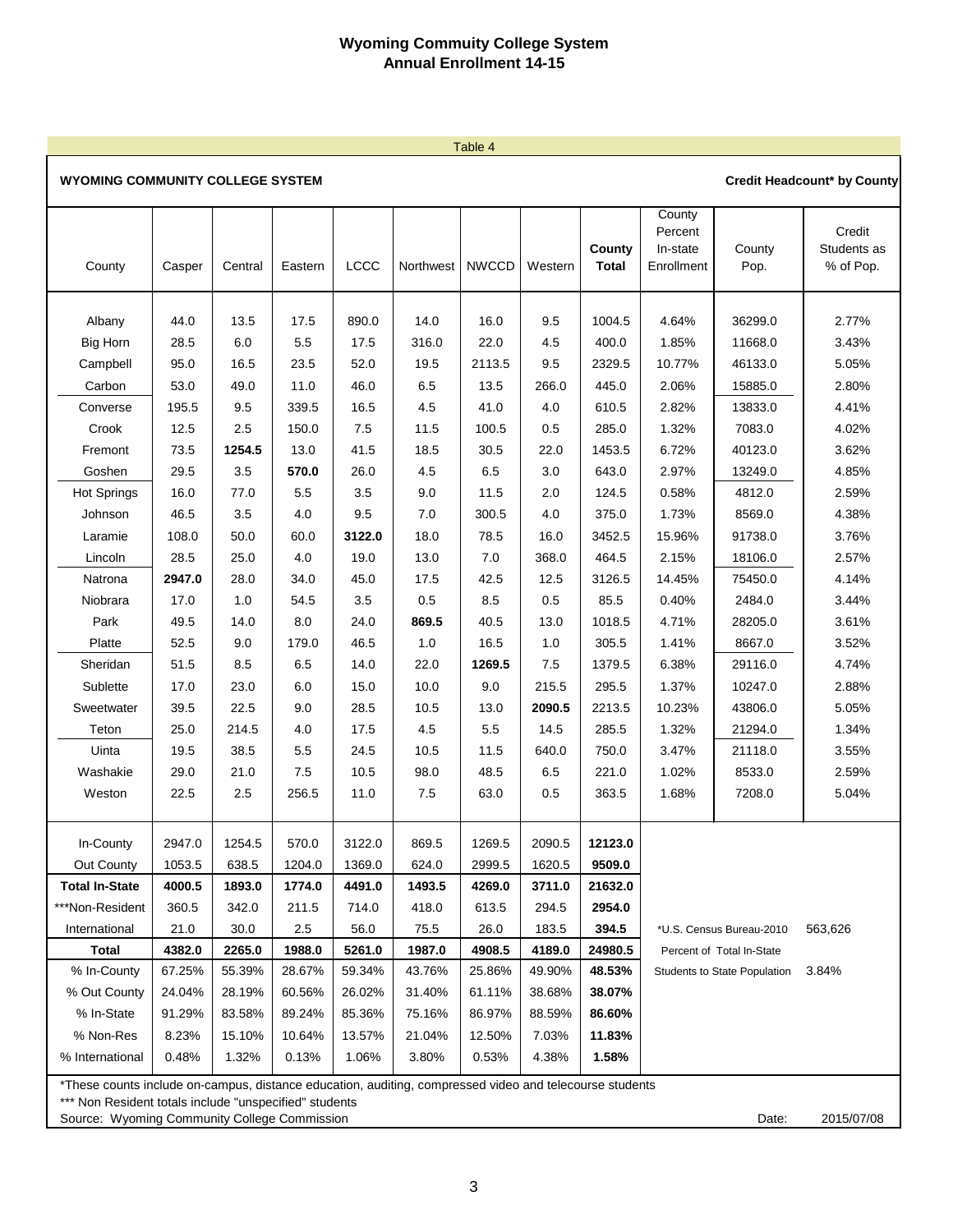#### Table 5

**Credit FTE by County\***

#### **WYOMING COMMUNITY COLLEGE SYSTEM**

# **County** County Casper Central Eastern LCCC Northwest NWCCD Western **Total** Albany 31.7 7.3 15.0 528.8 9.3 11.2 3.0 **606.2** Big Horn 26.1 1.8 3.9 10.9 246.5 17.8 3.6 **310.6** Campbell 78.3 7.6 21.8 38.5 18.0 824.7 2.7 **991.7** Carbon 45.9 28.3 11.3 37.9 6.9 7.8 120.9 **258.9** Converse 178.3 5.8 198.6 11.7 3.0 19.5 1.3 **418.2** Crook 12.0 0.9 87.9 7.5 12.2 41.1 0.2 **161.8** Fremont 63.9 **799.1** 10.2 33.1 17.1 25.4 8.9 **957.6** Goshen 26.4 1.0 **295.0** 19.2 4.6 5.7 0.9 **352.8** Hot Springs | 17.0 | 48.7 | 6.2 | 3.0 | 8.6 | 10.4 | 2.5 **| 96.4** Johnson 31.0 1.4 2.7 6.7 5.6 189.6 1.5 **238.6** Laramie 67.7 16.7 60.6 **2127.9** 14.0 46.7 14.7 **2348.3** Lincoln 19.3 15.1 4.6 12.4 14.8 6.4 201.6 **274.2** Natrona **1964.5** 13.0 26.3 24.4 13.0 27.6 4.2 **2073.0** Niobrara 14.9 1.0 29.4 2.1 0.1 9.7 0.1 **57.2** Park 43.3 11.8 5.8 11.8 **556.0** 25.6 7.5 **661.8** Platte | 42.5 | 7.9 | 92.2 | 32.1 | 0.3 | 13.8 | 0.3 **| 189.1** Sheridan 35.5 2.7 4.8 8.0 14.3 **677.6** 3.0 **746.0** Sublette 14.5 22.9 4.9 9.7 8.4 9.8 101.9 **172.1** Sweetwater 25.6 17.4 8.7 21.0 6.7 11.3 **1154.4 1245.0** Teton 15.9 126.5 2.4 10.1 6.1 5.7 7.4 **174.1** Uinta 15.1 28.2 5.9 13.8 10.0 12.1 391.3 **476.4** Washakie 22.2 15.8 8.8 9.0 63.3 50.2 4.7 **173.9** Weston 21.0 1.7 113.0 5.3 7.4 20.1 0.1 **168.6** In-County 1964.5 799.1 295.0 2127.9 556.0 677.6 1154.4 **7574.5** Out County 848.1 383.4 724.9 856.9 490.1 1392.0 882.5 **5577.9 Total In-State 2812.6 1182.5 1019.9 2984.8 1046.1 2069.6 2036.9 13152.4** Non-Resident 339.8 255.3 243.7 540.2 495.7 416.1 281.0 **2571.8** International 24.6 17.8 2.3 46.7 97.9 29.4 49.3 **268.1 Total 3177.0 1455.6 1266.0 3571.7 1639.7 2515.1 2367.3 15992.3** % In-County 61.84% 54.90% 23.30% 59.57% 33.91% 26.94% 48.77% **47.36%** % Out County 26.69% 26.34% 57.26% 23.99% 29.89% 55.34% 37.28% **34.88%** % In-State 88.53% 81.24% 80.56% 83.57% 63.80% 82.29% 86.05% **82.24%** % Non-Res 10.70% 17.54% 19.25% 15.13% 30.23% 16.54% 11.87% **16.08%** % International 0.78% 1.22% 0.18% 1.31% 5.97% 1.17% 2.08% **1.68%** \* FTE values may not be equal to table 1b, 7b, 8 & 10 due to rounding in the enrollment program Source: Wyoming Community College Commission **Date: 2015/07/08** Date: 2015/07/08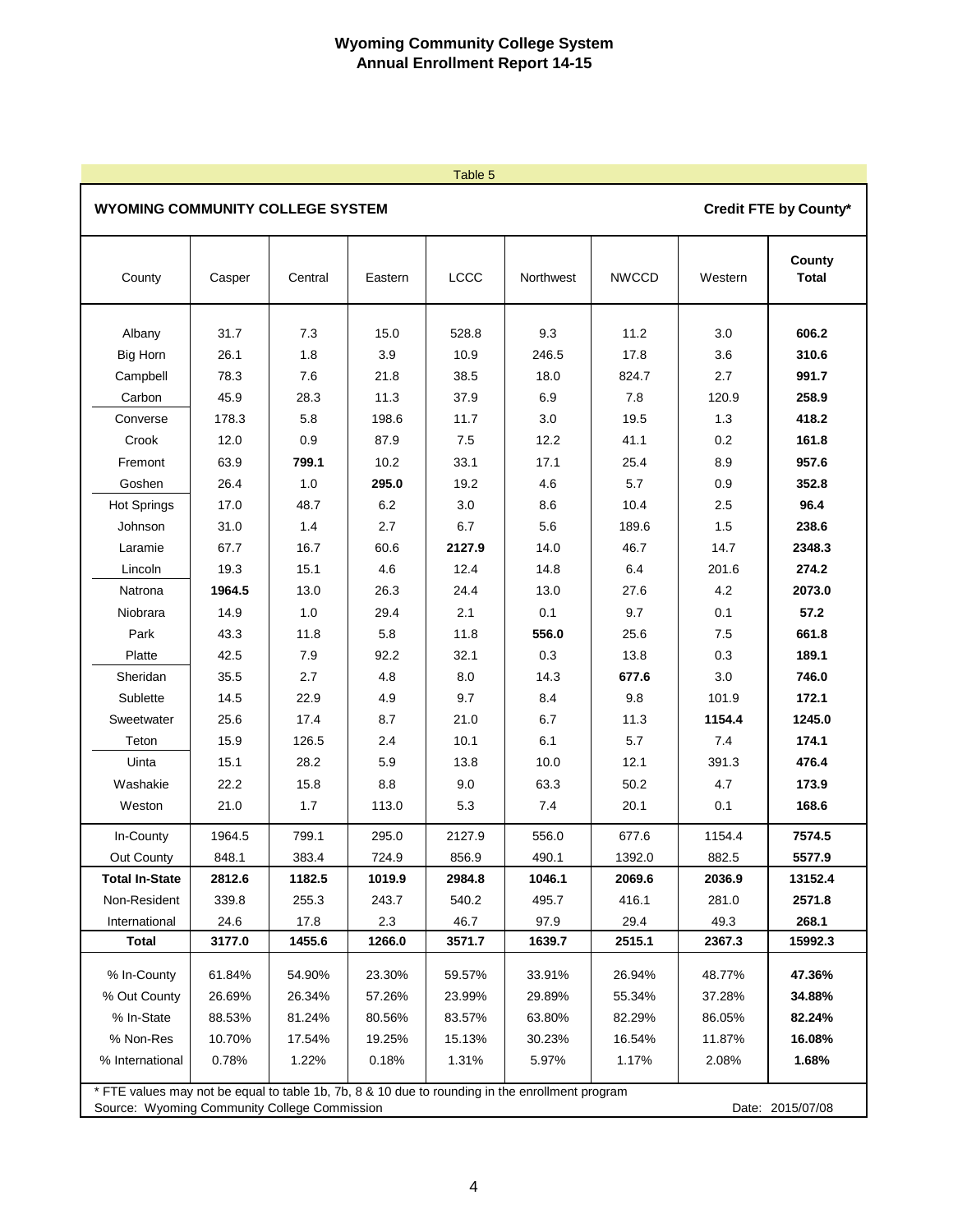#### Table 6

#### **WYOMING COMMUNITY COLLEGE SYSTEM**

**Headcount\* by Credit Hours**

| <b>Credit Hours</b> | Casper | Central | Eastern | LCCC   | Northwest | <b>NWCCD</b> | Western | <b>Total</b> | Percent |
|---------------------|--------|---------|---------|--------|-----------|--------------|---------|--------------|---------|
| $<$ 1               | 9.5    | 77.5    | 0.0     | 0.0    | 45.0      | 1017.5       | 417.0   | 1566.5       | 6.27%   |
| 1                   | 193.0  | 93.0    | 332.5   | 146.5  | 117.0     | 733.5        | 498.5   | 2114.0       | 8.46%   |
| 2                   | 164.0  | 174.0   | 84.0    | 217.0  | 55.0      | 74.5         | 182.0   | 950.5        | 3.80%   |
| 3                   | 533.0  | 412.0   | 271.0   | 1259.0 | 285.5     | 646.5        | 767.0   | 4174.0       | 16.71%  |
| 4                   | 522.5  | 271.5   | 210.0   | 355.0  | 175.5     | 350.0        | 335.0   | 2219.5       | 8.88%   |
| 5                   | 279.0  | 32.0    | 78.0    | 137.0  | 34.5      | 55.0         | 58.0    | 673.5        | 2.70%   |
| 6                   | 319.0  | 135.5   | 107.0   | 447.5  | 103.5     | 196.5        | 326.0   | 1635.0       | 6.55%   |
| $\overline{7}$      | 234.5  | 111.0   | 102.5   | 224.0  | 68.5      | 160.0        | 188.5   | 1089.0       | 4.36%   |
| 8                   | 152.5  | 84.0    | 56.5    | 155.0  | 28.0      | 94.5         | 87.5    | 658.0        | 2.63%   |
| 9                   | 149.0  | 73.5    | 54.0    | 237.5  | 35.0      | 98.0         | 103.5   | 750.5        | 3.00%   |
| 10                  | 150.0  | 78.0    | 60.0    | 131.5  | 44.5      | 133.0        | 103.5   | 700.5        | 2.80%   |
| 11                  | 85.0   | 59.5    | 39.5    | 169.5  | 18.0      | 87.0         | 44.0    | 502.5        | 2.01%   |
| 12                  | 305.0  | 133.0   | 65.0    | 514.0  | 126.0     | 221.5        | 152.5   | 1517.0       | 6.07%   |
| 13                  | 282.5  | 97.0    | 67.0    | 366.5  | 124.0     | 233.0        | 155.5   | 1325.5       | 5.31%   |
| 14                  | 224.0  | 78.5    | 79.0    | 227.0  | 96.0      | 206.5        | 118.5   | 1029.5       | 4.12%   |
| 15                  | 188.0  | 78.5    | 75.0    | 203.0  | 136.0     | 214.5        | 132.5   | 1027.5       | 4.11%   |
| 16                  | 183.5  | 88.0    | 83.0    | 174.5  | 155.0     | 143.5        | 148.5   | 976.0        | 3.91%   |
| 17                  | 131.0  | 58.0    | 76.5    | 101.0  | 105.5     | 89.5         | 112.5   | 674.0        | 2.70%   |
| 18                  | 94.0   | 40.0    | 77.0    | 61.0   | 79.5      | 67.0         | 95.0    | 513.5        | 2.06%   |
| 19                  | 71.0   | 25.5    | 28.0    | 63.5   | 67.5      | 32.0         | 53.0    | 340.5        | 1.36%   |
| 20                  | 38.0   | 28.5    | 20.5    | 20.5   | 44.5      | 19.5         | 39.0    | 210.5        | 0.84%   |
| 21                  | 31.0   | 14.5    | 11.0    | 14.5   | 21.0      | 10.0         | 31.0    | 133.0        | 0.53%   |
| 22                  | 17.5   | 8.5     | 8.0     | 10.5   | 8.5       | 7.5          | 19.0    | 79.5         | 0.32%   |
| $>22$               | 25.5   | 13.5    | 3.0     | 25.5   | 13.5      | 18.0         | 21.5    | 120.5        | 0.48%   |
| <b>Total</b>        | 4382.0 | 2265.0  | 1988.0  | 5261.0 | 1987.0    | 4908.5       | 4189.0  | 24980.5      | 100.00% |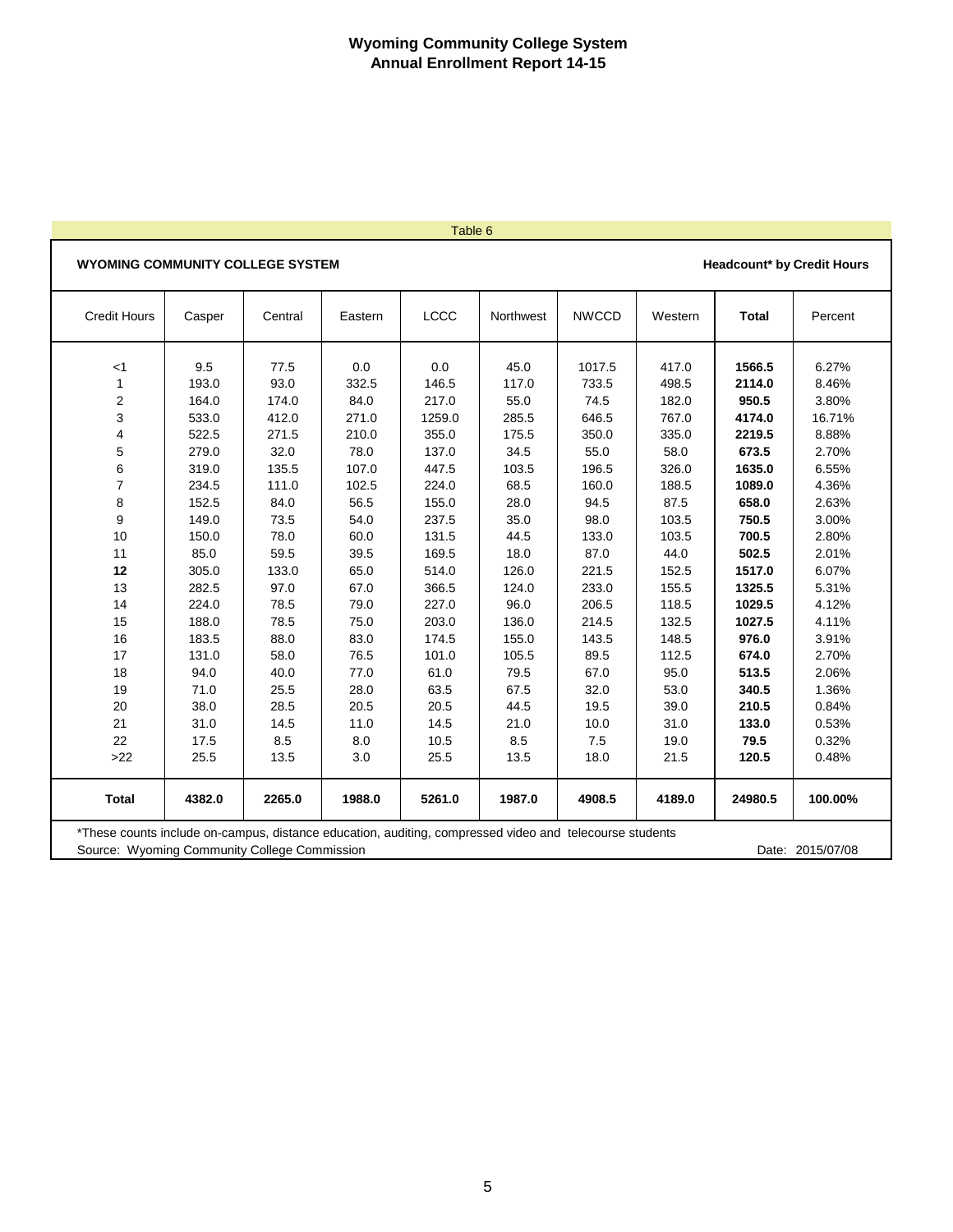#### Table 7

# **WYOMING COMMUNITY COLLEGE SYSTEM**

|                                                                                                                                                         |        | Full-Time |       |        |        |        | Part-Time |         |        | Total  |              | Grand            |
|---------------------------------------------------------------------------------------------------------------------------------------------------------|--------|-----------|-------|--------|--------|--------|-----------|---------|--------|--------|--------------|------------------|
| College                                                                                                                                                 | Acad   | Occup     | Undec | Total  | Acad   | Occup  | Undec     | Total   | Acad   | Occup  | <b>Undec</b> | Total            |
|                                                                                                                                                         |        |           |       |        |        |        |           |         |        |        |              |                  |
| Casper                                                                                                                                                  | 1125.5 | 408.0     | 57.5  | 1591.0 | 659.5  | 339.0  | 1792.5    | 2791.0  | 1785.0 | 747.0  | 1850.0       | 4382.0           |
| Central                                                                                                                                                 | 381.5  | 204.5     | 77.5  | 663.5  | 336.5  | 327.0  | 938.0     | 1601.5  | 718.0  | 531.5  | 1015.5       | 2265.0           |
| Eastern                                                                                                                                                 | 250.0  | 186.0     | 157.0 | 593.0  | 184.0  | 113.5  | 1097.5    | 1395.0  | 434.0  | 299.5  | 1254.5       | 1988.0           |
| <b>LCCC</b>                                                                                                                                             | 1243.0 | 496.0     | 42.5  | 1781.5 | 1241.0 | 507.0  | 1731.5    | 3479.5  | 2484.0 | 1003.0 | 1774.0       | 5261.0           |
| Northwest                                                                                                                                               | 645.0  | 278.0     | 54.0  | 977.0  | 289.5  | 84.0   | 636.5     | 1010.0  | 934.5  | 362.0  | 690.5        | 1987.0           |
| <b>NWCCD</b>                                                                                                                                            | 801.0  | 391.5     | 70.0  | 1262.5 | 624.0  | 1884.0 | 1138.0    | 3646.0  | 1425.0 | 2275.5 | 1208.0       | 4908.5           |
| Western                                                                                                                                                 | 701.0  | 335.5     | 42.0  | 1078.5 | 656.0  | 346.0  | 2108.5    | 3110.5  | 1357.0 | 681.5  | 2150.5       | 4189.0           |
| Total                                                                                                                                                   | 5147.0 | 2299.5    | 500.5 | 7947.0 | 3990.5 | 3600.5 | 9442.5    | 17033.5 | 9137.5 | 5900.0 | 9943.0       | 24980.5          |
| Percent                                                                                                                                                 | 64.77% | 28.94%    | 6.30% |        | 23.43% | 21.14% | 55.43%    |         | 36.58% | 23.62% | 39.80%       |                  |
| <b>Full-Time/Part-Time Percent</b>                                                                                                                      |        |           |       | 31.81% |        |        |           | 68.19%  |        |        |              |                  |
| *These counts include on-campus, distance education, auditing, compressed video and telecourse students<br>Source: Wyoming Community College Commission |        |           |       |        |        |        |           |         |        |        |              | Date: 2015/07/08 |

#### Table 7b

|                                                                                                         | FTE* by Program of Study<br><b>WYOMING COMMUNITY COLLEGE SYSTEM</b> |                                                             |                                                        |                                                                  |                                                            |                                                           |                                                             |                                                               |                                                                 |                                                             |                                                             |                                                                    |
|---------------------------------------------------------------------------------------------------------|---------------------------------------------------------------------|-------------------------------------------------------------|--------------------------------------------------------|------------------------------------------------------------------|------------------------------------------------------------|-----------------------------------------------------------|-------------------------------------------------------------|---------------------------------------------------------------|-----------------------------------------------------------------|-------------------------------------------------------------|-------------------------------------------------------------|--------------------------------------------------------------------|
|                                                                                                         |                                                                     | Full-Time                                                   |                                                        |                                                                  |                                                            |                                                           | Part-Time                                                   |                                                               |                                                                 | Total                                                       |                                                             |                                                                    |
| College                                                                                                 | Acad                                                                | Occup                                                       | Undec                                                  | <b>Total</b>                                                     | Acad                                                       | Occup                                                     | Undec                                                       | <b>Total</b>                                                  | Acad                                                            | Occup                                                       | <b>Undec</b>                                                | Grand<br>Total                                                     |
| Casper<br>Central<br>Eastern<br><b>LCCC</b><br>Northwest<br><b>NWCCD</b><br>Western                     | 1405.5<br>489.6<br>329.1<br>1465.1<br>851.7<br>962.4<br>915.3       | 521.2<br>254.4<br>250.3<br>618.6<br>368.0<br>501.0<br>438.5 | 68.1<br>100.3<br>197.0<br>48.6<br>64.0<br>90.5<br>52.4 | 1994.8<br>844.3<br>776.3<br>2132.3<br>1283.7<br>1553.9<br>1406.2 | 347.5<br>154.9<br>85.4<br>628.3<br>120.4<br>323.3<br>276.5 | 195.0<br>166.0<br>43.8<br>287.8<br>41.7<br>278.6<br>161.2 | 639.7<br>290.3<br>360.4<br>523.3<br>193.8<br>359.4<br>524.6 | 1182.2<br>611.3<br>489.6<br>1439.4<br>356.0<br>961.3<br>962.2 | 1753.0<br>644.5<br>414.5<br>2093.4<br>972.1<br>1285.7<br>1191.8 | 716.3<br>420.4<br>294.1<br>906.4<br>409.7<br>779.6<br>599.7 | 707.8<br>390.7<br>557.3<br>571.9<br>257.9<br>449.9<br>577.0 | 3177.0<br>1455.6<br>1266.0<br>3571.7<br>1639.7<br>2515.2<br>2368.5 |
| Total                                                                                                   | 6418.7                                                              | 2951.9                                                      | 621.0                                                  | 9991.6                                                           | 1936.3                                                     | 1174.2                                                    | 2891.5                                                      | 6002.0                                                        | 8355.0                                                          | 4126.1                                                      | 3512.5                                                      | 15993.6                                                            |
| Percent                                                                                                 | 64.24%                                                              | 29.54%                                                      | 6.21%                                                  |                                                                  | 32.26%                                                     | 19.56%                                                    | 48.18%                                                      |                                                               | 52.24%                                                          | 25.80%                                                      | 21.96%                                                      |                                                                    |
| Full-Time/Part-Time Percent                                                                             |                                                                     |                                                             |                                                        | 62.47%                                                           |                                                            |                                                           |                                                             | 37.53%                                                        |                                                                 |                                                             |                                                             |                                                                    |
| *These counts include on-campus, distance education, auditing, compressed video and telecourse students |                                                                     |                                                             |                                                        |                                                                  |                                                            |                                                           |                                                             |                                                               |                                                                 |                                                             |                                                             |                                                                    |

\* FTE values may not be equal to table 1b, 5, 8 & 10 due to rounding in the enrollment program

Source: Wyoming Community College Commission commercial control of the Control of the Date: 2015/07/08

**Credit Headcount by Program of Study**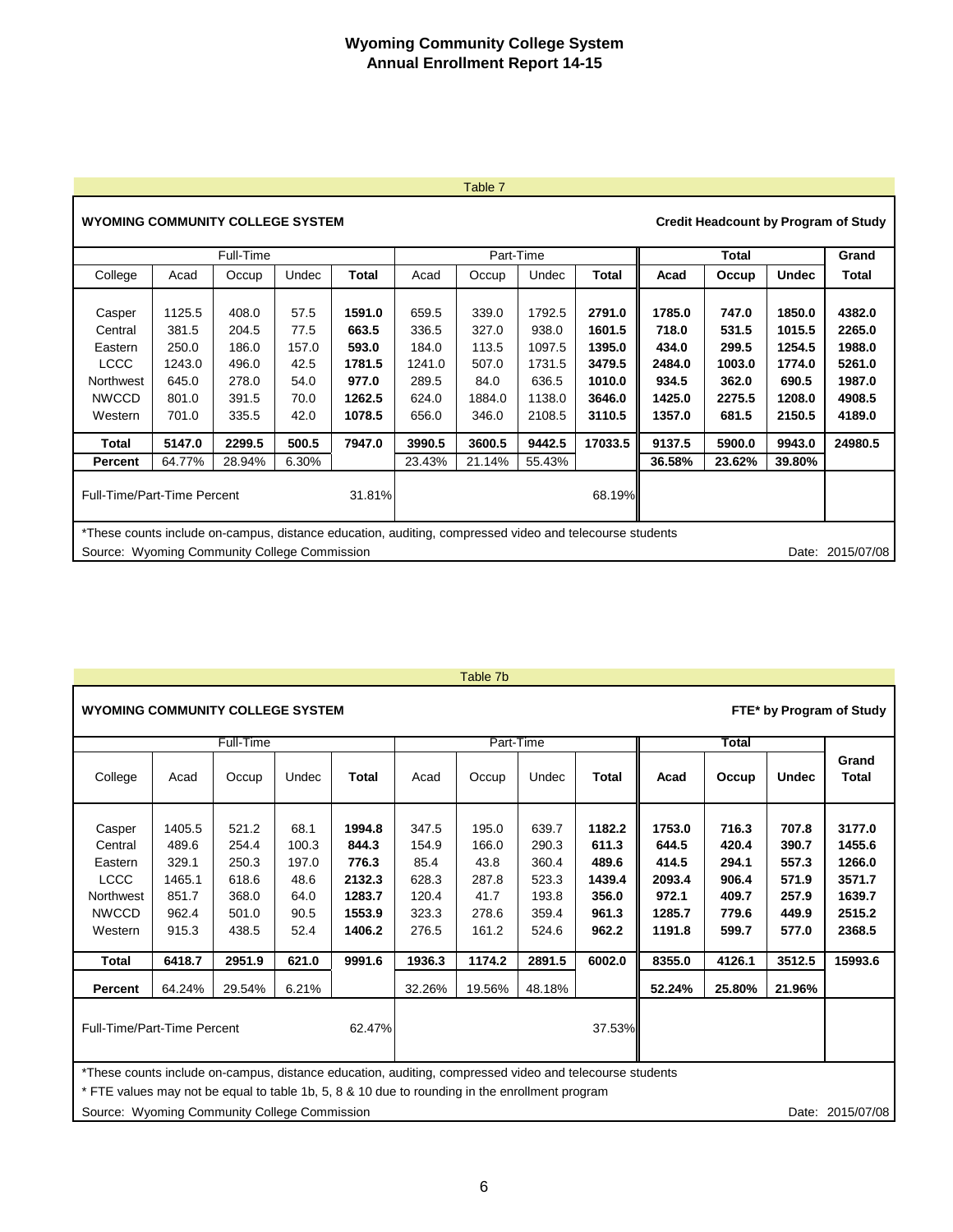|              |                                                                                                 |                        | Table 8   |              |           |                                          |                                                                                                                                                                 |
|--------------|-------------------------------------------------------------------------------------------------|------------------------|-----------|--------------|-----------|------------------------------------------|-----------------------------------------------------------------------------------------------------------------------------------------------------------------|
|              | <b>WYOMING COMMUNITY COLLEGE SYSTEM</b>                                                         |                        |           |              |           |                                          | Level of Instruction and Student/Faculty Ratio                                                                                                                  |
|              |                                                                                                 |                        |           |              |           | <b>Fall 2014</b>                         |                                                                                                                                                                 |
|              |                                                                                                 | Full-Time Equivalency* |           |              |           | <b>Full-Time Equivalency</b>             |                                                                                                                                                                 |
| College      | Level I                                                                                         | Level II               | Level III | <b>Total</b> | Faculty** | <b>Fall 2014</b><br>Credit<br><b>FTE</b> | Ratio                                                                                                                                                           |
| Casper       | 1365.4                                                                                          | 974.6                  | 837.0     | 3177.0       | 191       | 3117.95                                  | 16:1                                                                                                                                                            |
| Central      | 627.5                                                                                           | 516.9                  | 311.1     | 1455.6       | 147       | 1538.46                                  | 10:1                                                                                                                                                            |
| Eastern      | 538.5                                                                                           | 446.8                  | 280.6     | 1266.0       | 59        | 1324.00                                  | 22:1                                                                                                                                                            |
| <b>LCCC</b>  | 1818.9                                                                                          | 1044.2                 | 708.6     | 3571.7       | 185       | 3291.67                                  | 18:1                                                                                                                                                            |
| Northwest    | 748.0                                                                                           | 535.0                  | 356.6     | 1639.7       | 106       | 1604.79                                  | 15:1                                                                                                                                                            |
| <b>NWCCD</b> | 1117.5                                                                                          | 677.3                  | 720.3     | 2515.1       | 149       | 2650.40                                  | 18:1                                                                                                                                                            |
| Western      | 1215.3                                                                                          | 628.8                  | 524.4     | 2368.5       | 124       | 2301.47                                  | 19:1                                                                                                                                                            |
| <b>Total</b> | 7431.2                                                                                          | 4823.6                 | 3738.7    | 15993.5      | 961       | 15828.74                                 | 18:1                                                                                                                                                            |
|              | Level $I =$ Lecture, Level II = Laboratory, Level III = High Technology                         |                        |           |              |           |                                          | ** IPEDS Fall 2014 Employees by<br>Assigned Position Survey (does not include<br>concurrent enrollment instructors).<br>FTE Faculty = Full-Time + 1/3 Part-Time |
|              | * FTE values may not be equal to table 1b, 5, 7b & 10 due to rounding in the enrollment program |                        |           |              |           |                                          |                                                                                                                                                                 |
|              | Source: Wyoming Community College Commission                                                    |                        |           |              |           |                                          | Date: 2015/08/31                                                                                                                                                |

|                                                                                                                                                                   |                                                                                                                                                                             |                                                                                                            |                                                                                                            | Table 9                                                                                                    |                                                                                                            |                                                                                                            |                                                                                                            |                                                                                                                       |                                                                                                        |  |  |  |
|-------------------------------------------------------------------------------------------------------------------------------------------------------------------|-----------------------------------------------------------------------------------------------------------------------------------------------------------------------------|------------------------------------------------------------------------------------------------------------|------------------------------------------------------------------------------------------------------------|------------------------------------------------------------------------------------------------------------|------------------------------------------------------------------------------------------------------------|------------------------------------------------------------------------------------------------------------|------------------------------------------------------------------------------------------------------------|-----------------------------------------------------------------------------------------------------------------------|--------------------------------------------------------------------------------------------------------|--|--|--|
| <b>WYOMING COMMUNITY COLLEGE SYSTEM</b><br>Ten-Year History of Headcount*                                                                                         |                                                                                                                                                                             |                                                                                                            |                                                                                                            |                                                                                                            |                                                                                                            |                                                                                                            |                                                                                                            |                                                                                                                       |                                                                                                        |  |  |  |
| Enrollment<br>Year                                                                                                                                                | Casper                                                                                                                                                                      | Central                                                                                                    | Eastern                                                                                                    | <b>LCCC</b>                                                                                                | Northwest                                                                                                  | <b>NWCCD</b>                                                                                               | Western                                                                                                    | Total                                                                                                                 | Percent<br>Change                                                                                      |  |  |  |
| 2004 - 2005<br>2005 - 2006<br>2006 - 2007<br>2007 - 2008<br>2008 - 2009<br>2009 - 2010<br>2010 - 2011<br>2011 - 2012<br>2012 - 2013<br>2013 - 2014<br>2014 - 2015 | 4531.5<br>4738.0<br>4501.5<br>4756.5<br>4816.5<br>5058.0<br>5195.0<br>5045.0<br>4785.0<br>4744.0<br>4382.0                                                                  | 1968.0<br>1798.0<br>1814.0<br>2154.0<br>2339.5<br>2637.5<br>2712.5<br>2516.5<br>2535.0<br>2462.5<br>2265.0 | 1667.0<br>1564.0<br>1565.0<br>1663.0<br>1712.0<br>1846.0<br>1943.5<br>2128.0<br>2088.5<br>2143.5<br>1988.0 | 5337.0<br>5512.5<br>5569.0<br>5701.0<br>5970.0<br>6134.0<br>6283.5<br>6367.0<br>6190.0<br>5668.0<br>5261.0 | 1897.0<br>1873.0<br>1912.5<br>1916.0<br>2089.5<br>2439.0<br>2450.5<br>2508.5<br>2394.0<br>2214.0<br>1987.0 | 2941.5<br>3229.0<br>3285.0<br>3769.0<br>4621.5<br>4342.0<br>4354.5<br>4664.5<br>4523.0<br>4851.0<br>4908.5 | 3293.5<br>4231.5<br>4354.5<br>4148.5<br>4725.5<br>4909.0<br>5091.5<br>4939.0<br>4408.0<br>4260.0<br>4189.0 | 21635.5<br>22946.0<br>23001.5<br>24108.0<br>26274.5<br>27365.5<br>28031.0<br>28168.5<br>26923.5<br>26343.0<br>24980.5 | N/A<br>5.21%<br>2.81%<br>2.73%<br>6.06%<br>0.24%<br>4.81%<br>0.49%<br>$-4.42%$<br>$-2.16%$<br>$-5.17%$ |  |  |  |
| 10-YR Change<br>5-YR Change<br>1-YR Change                                                                                                                        | $-3.30%$<br>$-13.36%$<br>$-7.63%$                                                                                                                                           | 15.09%<br>$-14.12%$<br>$-8.02%$                                                                            | 19.26%<br>7.69%<br>$-7.25%$                                                                                | $-1.42%$<br>$-14.23%$<br>$-7.18%$                                                                          | 4.74%<br>$-18.53%$<br>$-10.25%$                                                                            | 66.87%<br>13.05%<br>1.19%                                                                                  | 27.19%<br>$-14.67%$<br>$-1.67%$                                                                            | 15.46%<br>-8.72%<br>-5.17%                                                                                            |                                                                                                        |  |  |  |
|                                                                                                                                                                   | *These counts include on-campus, distance education, auditing, compressed video and telecourse students<br>Source: Wyoming Community College Commission<br>Date: 2015/07/08 |                                                                                                            |                                                                                                            |                                                                                                            |                                                                                                            |                                                                                                            |                                                                                                            |                                                                                                                       |                                                                                                        |  |  |  |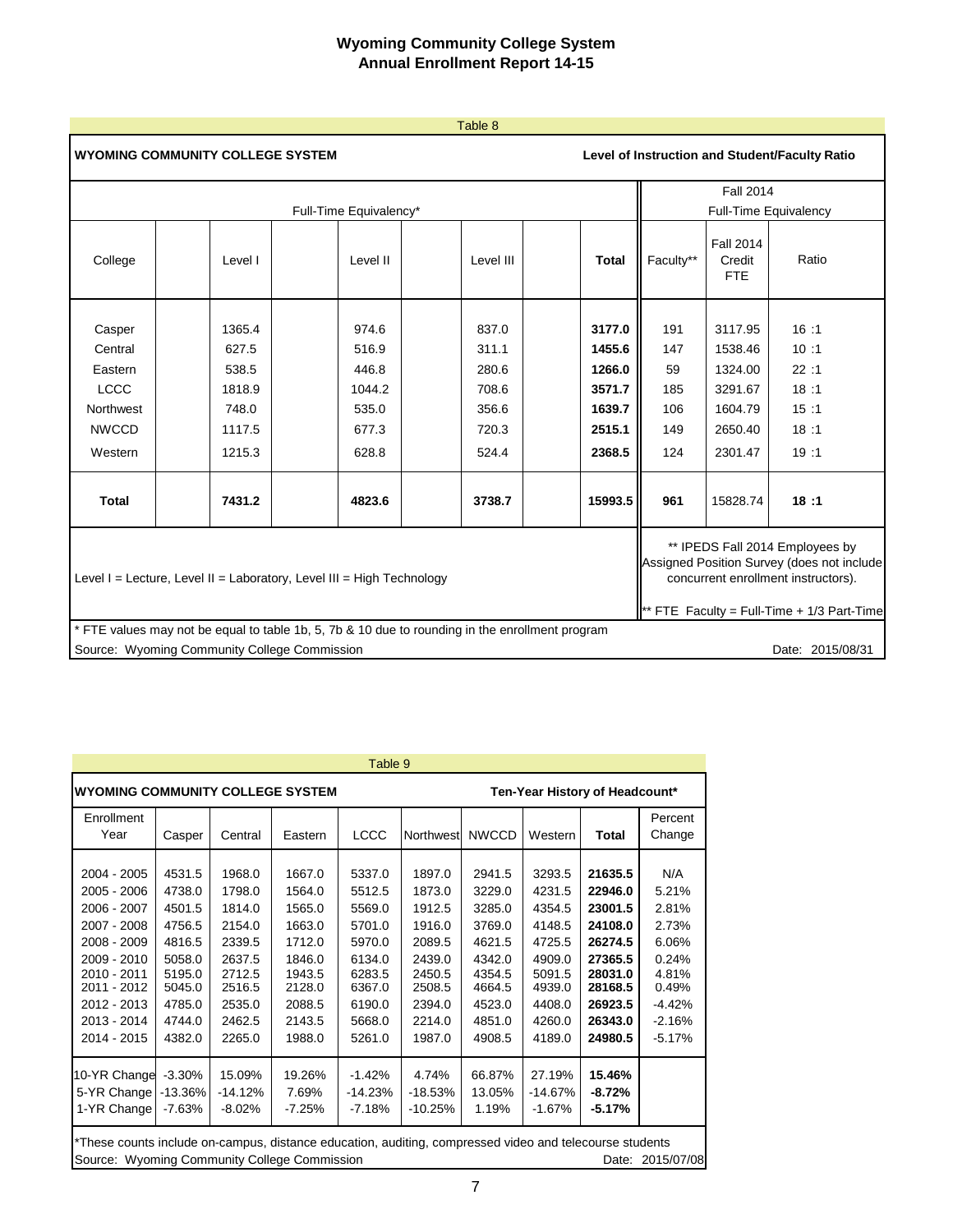#### Table 10

#### **WYOMING COMMUNITY COLLEGE SYSTEM**

#### **Ten-Year History of FTE Enrollment**

| <b>Enrollment Year</b>                                                                                                                                                                                                                                                                                                                                                                                                                                                                             | Casper                                                                                                     | Central                                                                                                    | Eastern                                                                                                 | <b>LCCC</b>                                                                                                | Northwest                                                                                                  | <b>NWCCD</b>                                                                                               | Western                                                                                                    | Total                                                                                                                 | Percent<br>Change                                                                                          |
|----------------------------------------------------------------------------------------------------------------------------------------------------------------------------------------------------------------------------------------------------------------------------------------------------------------------------------------------------------------------------------------------------------------------------------------------------------------------------------------------------|------------------------------------------------------------------------------------------------------------|------------------------------------------------------------------------------------------------------------|---------------------------------------------------------------------------------------------------------|------------------------------------------------------------------------------------------------------------|------------------------------------------------------------------------------------------------------------|------------------------------------------------------------------------------------------------------------|------------------------------------------------------------------------------------------------------------|-----------------------------------------------------------------------------------------------------------------------|------------------------------------------------------------------------------------------------------------|
| 2004 - 2005<br>2005 - 2006<br>2006 - 2007<br>2007 - 2008<br>2008 - 2009<br>2009 - 2010<br>2010 - 2011<br>2011 - 2012<br>2012 - 2013<br>2013 - 2014<br>2014 - 2015                                                                                                                                                                                                                                                                                                                                  | 3267.1<br>3376.2<br>3259.1<br>3454.5<br>3544.9<br>3785.0<br>3932.9<br>3756.9<br>3532.6<br>3506.8<br>3177.0 | 1356.7<br>1253.0<br>1245.1<br>1440.7<br>1562.9<br>1816.9<br>1826.4<br>1777.7<br>1697.7<br>1610.2<br>1455.6 | 968.3<br>932.5<br>955.7<br>1040.6<br>1109.7<br>1195.9<br>1198.7<br>1311.5<br>1296.0<br>1350.7<br>1266.0 | 3465.8<br>3527.5<br>3666.4<br>3729.7<br>3939.9<br>4230.3<br>4398.6<br>4332.5<br>4152.7<br>3837.6<br>3571.7 | 1756.2<br>1713.5<br>1768.2<br>1776.9<br>1810.8<br>2105.3<br>2140.0<br>2046.3<br>1945.8<br>1769.1<br>1639.7 | 1850.2<br>1943.3<br>1908.2<br>1953.4<br>2183.1<br>2489.3<br>2532.5<br>2552.4<br>2596.3<br>2666.7<br>2515.1 | 2110.6<br>2215.6<br>2147.3<br>2054.4<br>2243.8<br>2512.0<br>2714.9<br>2764.8<br>2618.6<br>2466.5<br>2368.5 | 14774.9<br>14961.6<br>14950.0<br>15450.2<br>16395.2<br>18134.7<br>18744.0<br>18542.1<br>17839.7<br>17207.6<br>15993.6 | N/A<br>1.26%<br>1.26%<br>1.26%<br>6.12%<br>10.61%<br>3.36%<br>$-1.08%$<br>$-3.79%$<br>$-3.54%$<br>$-7.05%$ |
| 7.29%<br>12.22%<br>8.25%<br>10-Year Change<br>$-2.76%$<br>30.74%<br>3.06%<br>$-6.63%$<br>35.94%<br>5-Year Change<br>5.86%<br>$-22.12%$<br>1.04%<br>$-11.81%$<br>$-16.06%$<br>$-19.89%$<br>$-15.57%$<br>$-5.71%$<br>1-Year Change<br>$-9.60%$<br>$-6.27%$<br>$-6.93%$<br>$-7.31%$<br>$-5.68%$<br>$-3.97%$<br>-7.05%<br>-9.40%<br>* FTE values may not be equal to table 1b, 5, 7b & 8 due to rounding in the enrollment program<br>Source: Wyoming Community College Commission<br>Date: 2015/07/08 |                                                                                                            |                                                                                                            |                                                                                                         |                                                                                                            |                                                                                                            |                                                                                                            |                                                                                                            |                                                                                                                       |                                                                                                            |

| Table 11 |  |  |
|----------|--|--|
|          |  |  |

| <b>IWYOMING COMMUNITY COLLEGE SYSTEM</b><br>Credit Headcount* by Race/Ethnicity                                                                                                                                |                                                                          |                                                                        |                                                                      |                                                                           |                                                                      |                                                                       |                                                                        |                                                                                 |                                                                                |
|----------------------------------------------------------------------------------------------------------------------------------------------------------------------------------------------------------------|--------------------------------------------------------------------------|------------------------------------------------------------------------|----------------------------------------------------------------------|---------------------------------------------------------------------------|----------------------------------------------------------------------|-----------------------------------------------------------------------|------------------------------------------------------------------------|---------------------------------------------------------------------------------|--------------------------------------------------------------------------------|
| Race/Ethnicity                                                                                                                                                                                                 | Casper                                                                   | Central                                                                | Eastern                                                              | <b>LCCC</b>                                                               | Northwest                                                            | <b>NWCCD</b>                                                          | Western                                                                | Total                                                                           | Percent                                                                        |
| <b>Black or African American</b><br>American Indian or Alaskan Native<br>Asian<br>Native Hawaiian or Pacific Islander<br>Hispanic of Any Race<br>White<br>Two or More Races<br>International<br><b>Unknown</b> | 50.0<br>23.0<br>33.5<br>14.5<br>210.5<br>3810.0<br>56.0<br>20.5<br>164.0 | 18.0<br>230.0<br>13.5<br>4.5<br>189.0<br>1688.5<br>56.5<br>0.5<br>64.5 | 23.5<br>21.5<br>15.0<br>9.0<br>139.5<br>1760.5<br>15.5<br>2.5<br>1.0 | 149.5<br>48.0<br>86.5<br>15.5<br>541.0<br>4143.5<br>27.5<br>51.0<br>198.5 | 11.0<br>24.5<br>8.5<br>2.0<br>133.5<br>1697.0<br>35.0<br>75.5<br>0.0 | 51.5<br>78.0<br>32.0<br>4.0<br>258.0<br>4366.5<br>92.0<br>26.5<br>0.0 | 40.5<br>37.0<br>34.5<br>6.5<br>450.5<br>3455.5<br>59.5<br>103.0<br>2.0 | 344.0<br>462.0<br>223.5<br>56.0<br>1922.0<br>20921.5<br>342.0<br>279.5<br>430.0 | 1.38%<br>1.85%<br>0.89%<br>0.22%<br>7.69%<br>83.75%<br>1.37%<br>1.12%<br>1.72% |
| Total                                                                                                                                                                                                          | 4382.0                                                                   | 2265.0                                                                 | 1988.0                                                               | 5261.0                                                                    | 1987.0                                                               | 4908.5                                                                | 4189.0                                                                 | 24980.5                                                                         | 100.00%                                                                        |

\*These counts include on-campus, distance education, auditing, compressed video and telecourse students Source: Wyoming Community College Commission **Date: 2015/07/08** Date: 2015/07/08